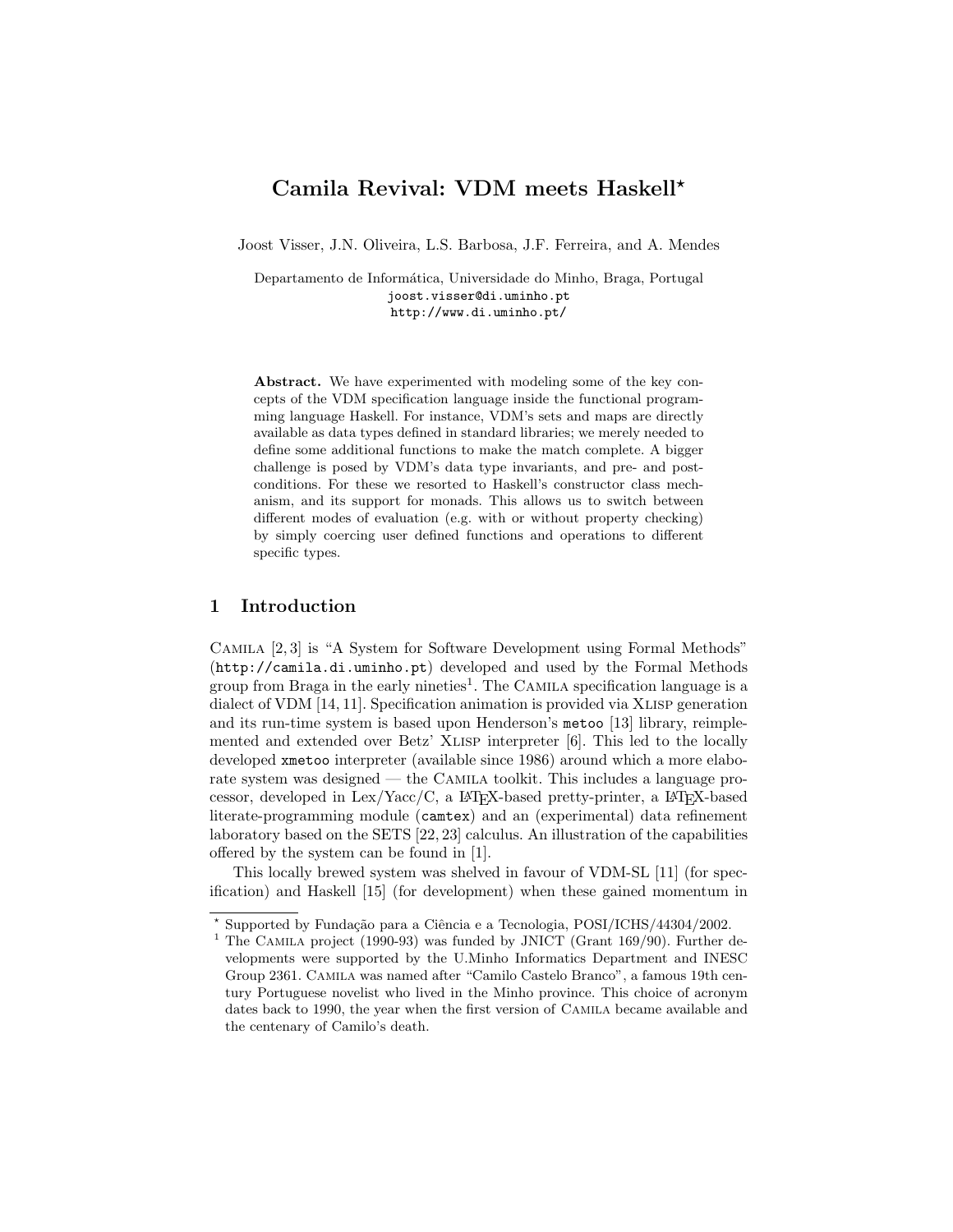the late nineties, with the availability of software such as IFAD's VDMTools and Hugs/GHC, respectively.

Haskell and VDM have their own merits, being complementary in several respects. Given the functional flavour of Camila and its proximity to VDM, the aim of the Camila Revival effort is to let Haskell and VDM meet, so that advantages of their relative merits are taken. In a sense, the rôle played by Lisp in the Camila legacy code is to be taken by Haskell this time.

Work in the Camila Revival started by rewriting in Haskell the Camila standard library (itself an extension of the metoo kernel). This led to the CPrelude library which, as reported in [17] and available from the UMinho Haskell Libraries<sup>2</sup>, includes the animation of the algebras of finite sets and finite maps, both implemented over Haskell's FiniteMap module.

More recently, reference [16] describes how VDM-SL code is to be encoded in monadic Haskell, the effort being in designing an interpreter-level software architecture able to cope, in a flexible way, with those features of VDM-SL and  $VDM^{++}$  [12] which Haskell doesn't support directly. These include partial behaviour (e.g. datatype invariants and pre-/post-conditions) and persistence (local state). The effort here has been to separate these ingredients and treat them as effects captured by dedicated monads, such as the error, state, and I/O monads. A monadic model of VDM-SL in Gofer, a precursor of Haskell, was proposed earlier by [19].

In the current paper, we experiment with an improvement over the monadic modeling of VDM features of [16] and [19]. In particular, we show how switching between evaluation modes can be controlled with parameterized monads. The parameters are introduced at the type level, which allows such switching to be done statically and without adapting any function declarations.

As a running example, we will use the VDM specification of stacks of odd integers, shown in Figure 1.

## 2 Monadic invariants and conditions

In VDM, datatypes can be constrained by providing a predicate as datatype invariant together with the structural definition. Functions can be constrained on their input type by providing a predicate on that type as pre-condition. Likewise, a predicate on result and input types can be specified as post-condition.

A straightforward way of adding datatype invariants, pre- and post-conditions to Haskell programs would be to weave invocations to the predicates that model them into the function definitions. However, this has two drawbacks.

- 1. The function definitions become more complex, since they need to be augmented with appropriate dataflow for checking conditions and taking appropriate actions when conditions are validated.
- 2. There is no way of influencing the type of action taken on condition violation, except by changing the weaved-in code. In particular, when a prototype has

 $2$  See http://wiki.di.uminho.pt/wiki/bin/view/PURe/Camila.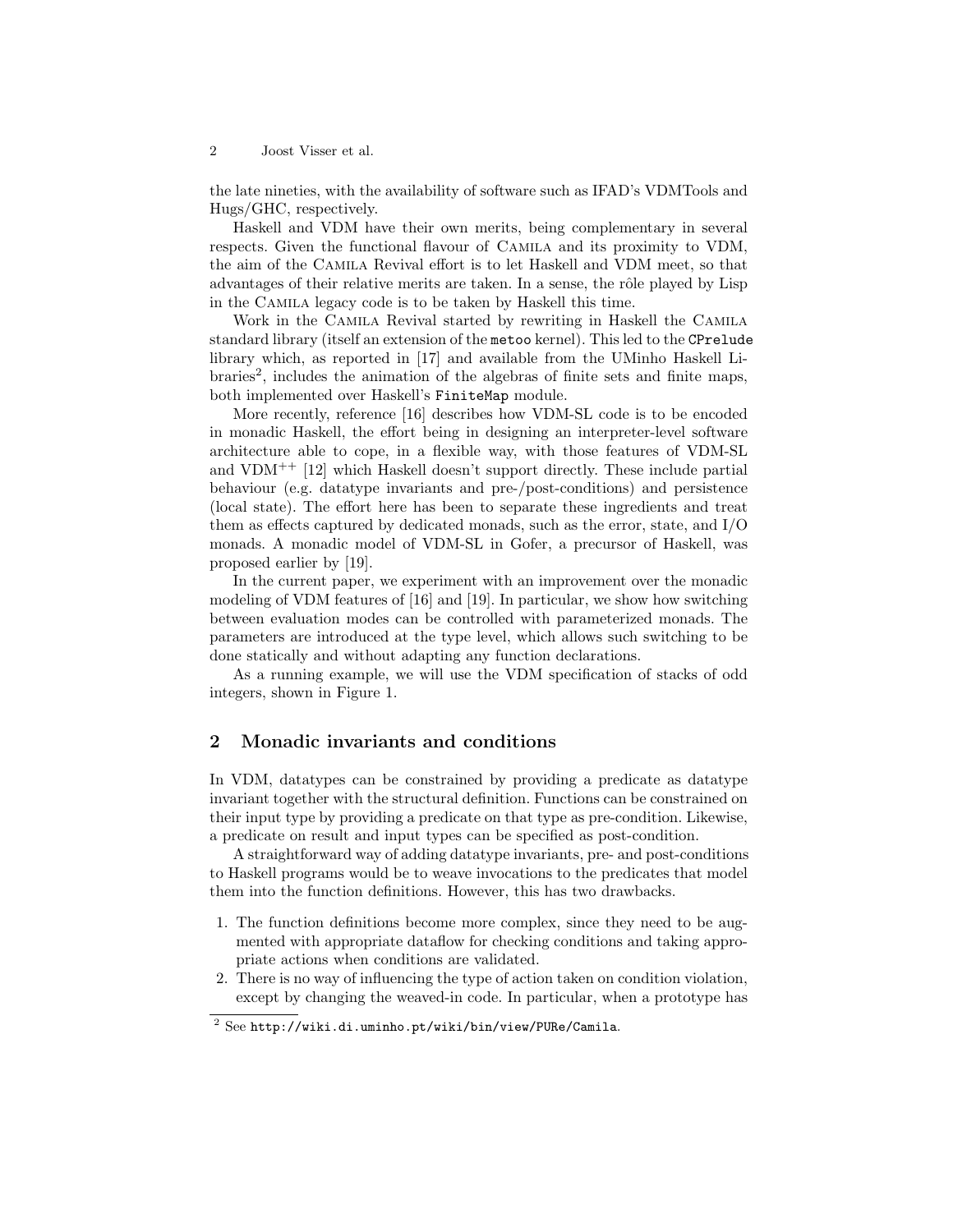```
types
 Stack = seq of int
 inv s = forall a in set elems s \& odd(a);
functions
 empty : Stack -> bool
 empty(s) == s = [];push : int * Stack -> Stack
 push(p,s) == [p] s
 pre odd(p) ;
 pop : Stack -> Stack
 pop(s) == t1 spre not empty(s);
 top : Stack -> int
 top(s) == hd spre not empty(s);
```
Fig. 1. Running example: a VDM specification of stacks of odd integers. We use VDM- $SL/VDM^{++}$  surface syntax in the CAMILA revival, while the CAMILA dialect is kept as well, for continuity.

evolved into a deliverable system, property testing can be turned off only at the cost of numerous changes throughout the code.

To avoid these drawbacks, we will use monads to encapsulate the checking behaviour. To this end, we introduce a type class to capture invariants, as well as a monad and a parameterized monad transformer to encapsulate checking and reporting behaviour.

## 2.1 Constrained datatypes

To model datatype invariants in Haskell, we follow [20, 16] and introduce the type class CData (for Constrained Data), as follows:

```
class CData a where
    -- | Invariant as boolean function.
    inv : a \rightarrow Bool
    inv a = True -- default
```
The CData type class has as its single member a boolean predicate inv on the datatype being constrained.

An example of a constrained datatype is the stack of odd numbers of Figure 1 which is specified in Haskell as follows: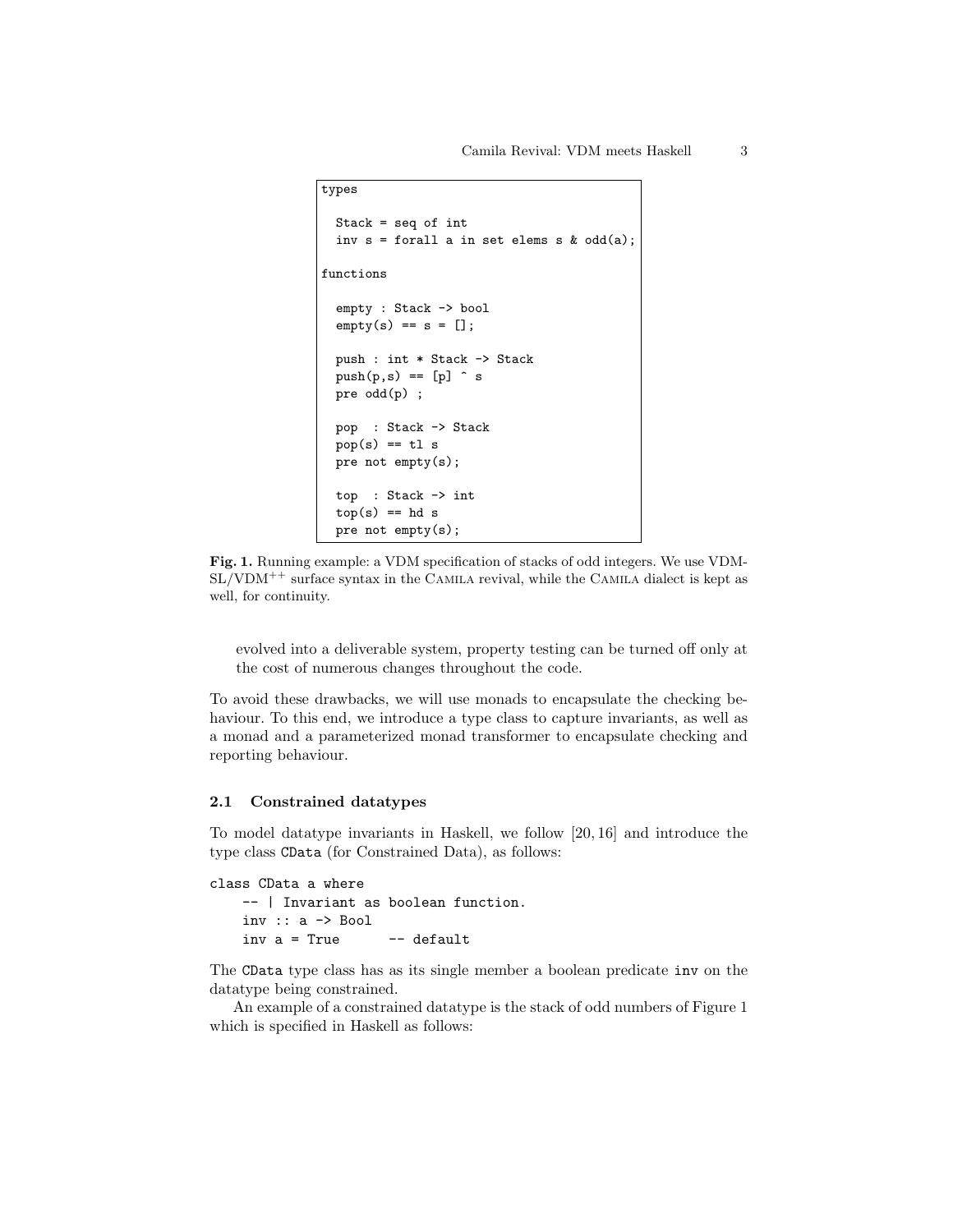```
4 Joost Visser et al.
newtype Stack = Stack { theStack :: [Int] }
instance CData Stack where
   inv s = all odd (theStack s)
```
Thus, we use a newtype definition with a single constructor Stack and destructor theStack. The invariant is specified as an instance of the CData type class. We do not use a Haskell type synonym to model stacks, because the instance specification would then not constrain just stacks, but any list of integers that might occur in our system.

Datatype constraints propagate through products, sums, lists, etc, as the following definitions illustrate:

```
instance (CData a, CData b) => CData (a,b) where
    inv (a,b) = (inv a) & (inv b)instance (CData a, CData b) => CData (Either a b) where
    inv (Left a) = inv a
    inv (Right b) = inv b
```
Similar definitions can be provided to make datatype constraints propagate through other datatype constructors of Haskell's standard libraries, such as lists.

#### 2.2 A monad with checking behaviour

A CamilaMonad is defined as a monad with additional operations that support condition and invariant checking.

```
class Monad m \Rightarrow CamilaMonad m where
  -- | Check precondition
  pre :: Bool \rightarrow m ()
  -- | Check postcondition
  post :: Bool \rightarrow m ()-- | Check invariant before returning data in monad
  returnInv :: CData a => a -> m a
```
The pre and post members take a boolean value as argument, and return a monadic computation. Depending on the chosen monad instance, this computation may or may not check the given condition, and may take different kinds of action when a condition violation is detected. The returnInv member stores a given value of a constrained datatype in the monad, and may check its constraint while doing so.

The CamilaT monad transformer adds checking effects to a given base monad. Which effects exactly depends on the phantom mode argument.

```
data CamilaT mode m a = CamilaT {runCamilaT :: m a} deriving Show
instance Monad m \Rightarrow Monad (CamilaT mode m) where
 return a = CamilaT $ return a
 ma >>= f = CamilaT (runCamilaT ma >>= runCamilaT . f)
```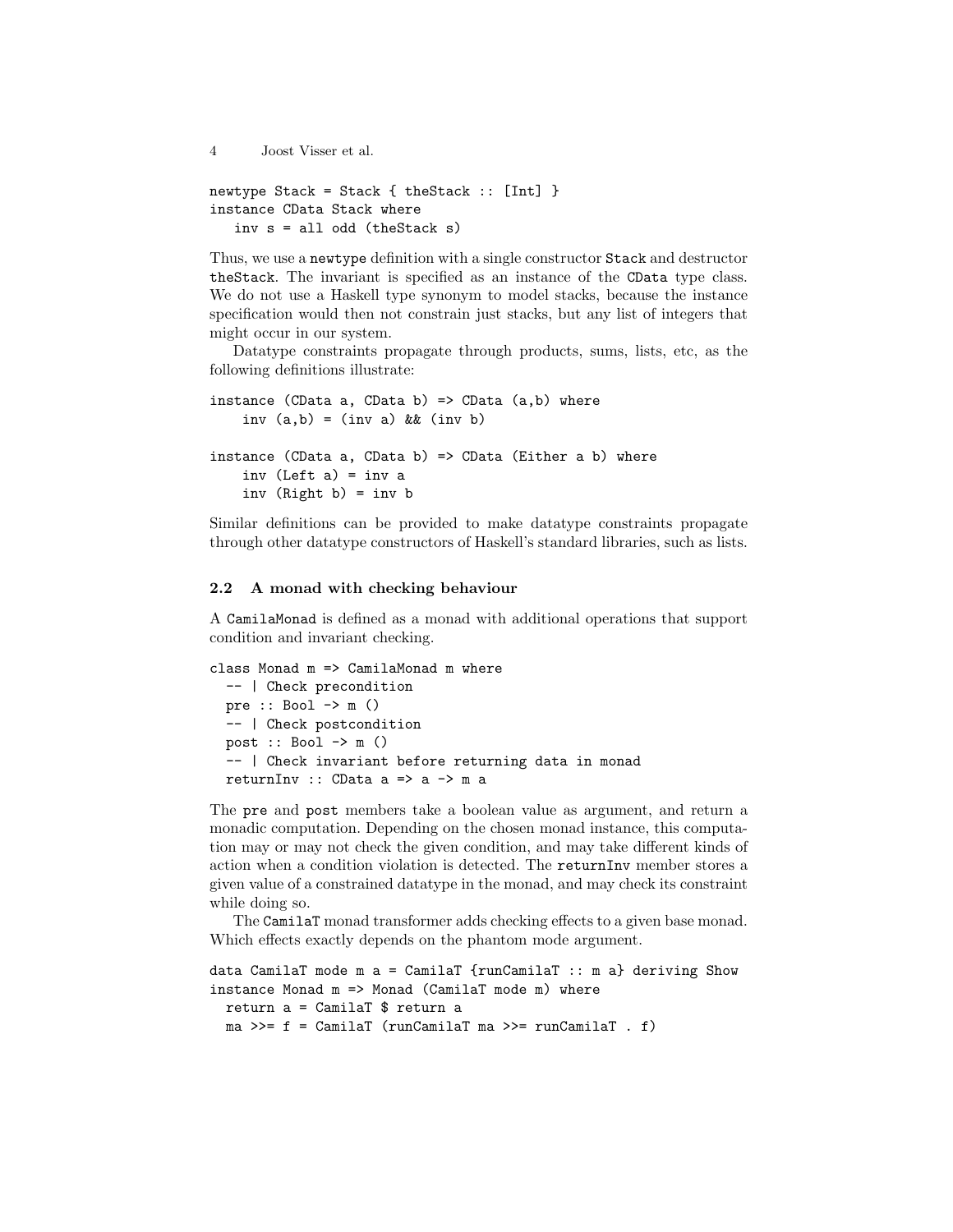The monad transformer is parameterized with a phantom mode argument to control the behaviour at constraint violation.

Using the type classes specified above, we can now implement functions with pre- and post-conditions, e.g. the top function of our stack example of Figure 1.

```
top :: CamilaMonad m => Stack -> m Int
top s = dopre (not $ empty s)
let result = head $ theStack s
post (((result:(tail \$ theStack s)) == theStack s) && (odd result))return result
```
The top function in Haskell is monadic, which is indicated by the result type m Int. The monad m is a parameter, which is constraint to be at least a CamilaMonad m to guarantee availability of the pre and post functions. These functions are actually invoked at the beginning and the end of the function, taking predicates on the input argument s and the output value result as arguments. Note that no post-condition was present in the VDM specification of Figure 1; we added it here just to demonstrate the use of post.

## 3 Modes of evaluation

Various different choices are possible for the phantom mode argument. We will implement the following modes:

- free fall In the free fall mode, no checking is performed whatsoever. When violations of invariants or conditions occur, they will go undetected, which may lead to inconsistent results, or run-time failures at later stages of the computation.
- warn In warn mode, invariants and conditions are checked. When found violated, a warning will be issued, but computation proceeds as if nothing happened. This may again lead to inconsistent result or run-time failures at later stages, but at least some diagnostic information will be emitted.
- fail In fail mode, invariant and conditions are checked, and when found violated a run-time error is forced immediately.
- error In error mode, invariants and conditions are checked, and when found violated an error or exception will be thrown.

Below, we will explain how each of these modes can be implemented with appropriate instances of the CamilaMonad class. This explanation is only for those readers who are well-versed in Haskell, and want to know what goes on 'under the hood'. Others may skip the remainder of this section.

## 3.1 Free fall

To select free fall mode, we will use the following type: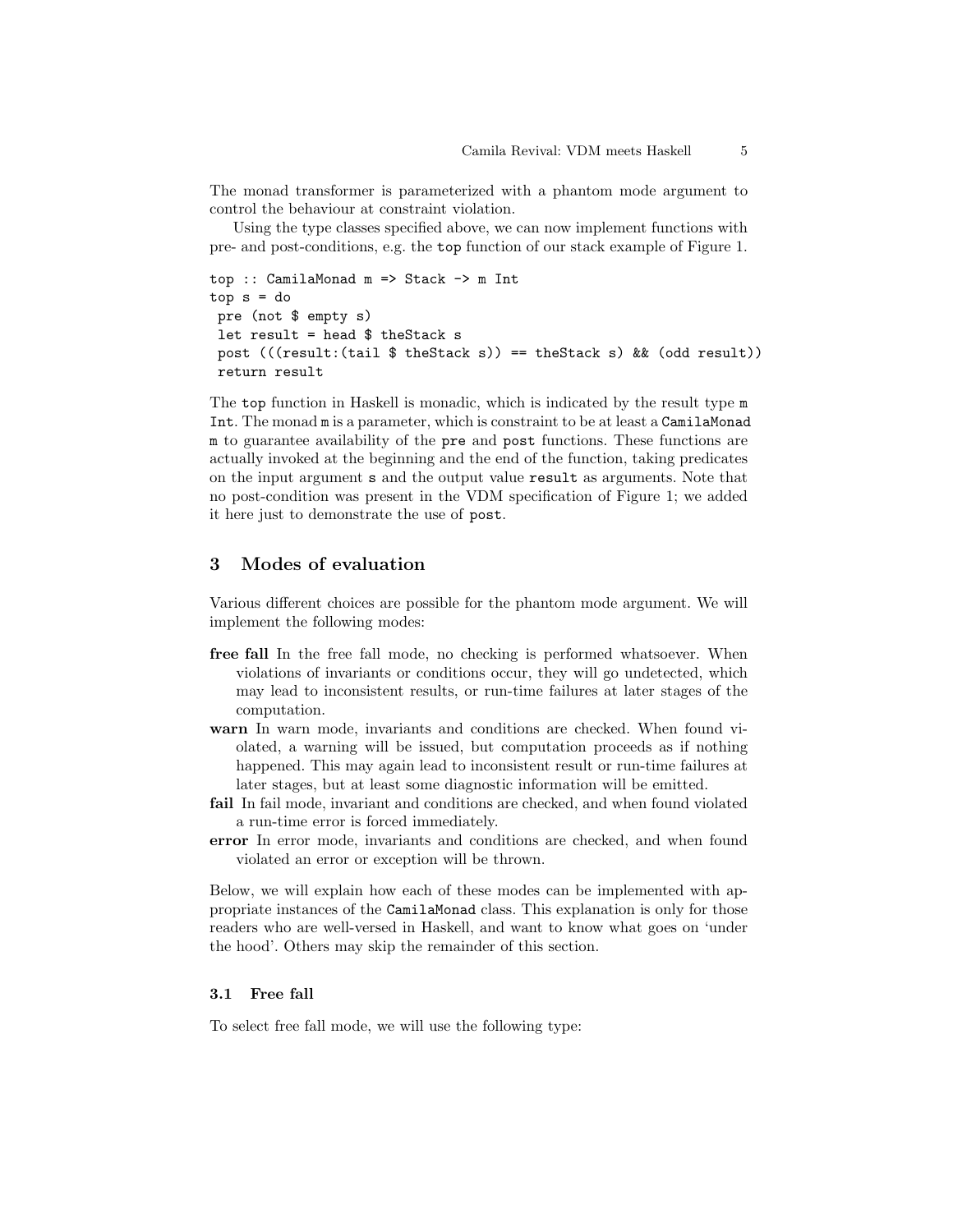## data FreeFall

This type has no constructors, which is fine, because we will only use it in phantom position, i.e. to instantiate data type parameters that do not occur on the right-hand side.

The free fall mode can be used in combination with any monad, because it doesn not require any specific behaviour for checking or reporting. So, we define the following instance of the CamilaMonad:

```
instance Monad m => CamilaMonad (CamilaT FreeFall m) where
 pre p = return ()
 post p = return ()
 returnInv a = return a
```
Here, the pre- and post-condition members simply ignore their boolean argument, and the invariant-aware return simply does not check the invariant. Thus, when using this instance of the Camila monad, no checking or reporting occurs.

A convenience function can be defined to enforce free fall mode without explicitly providing types:

```
freeFall :: CamilaT FreeFall m a -> CamilaT FreeFall m a
freeFall = id
```
Thus, when the freeFall combinator is applied to a monadic function, it will be coerced to use the Camila monad with free fall mode.

## 3.2 Warn

In warn mode, we want to perform checks and, on violation, emit warnings but keep running as if all is well. We define the following datatype constructor:

#### data Warn

To enable reporting, we need a monad with writing capabilities. This can be the IO monad, for instance:

```
instance MonadIO m => CamilaMonad (CamilaT Warn m) where
 pre p = unless p $ liftIO $ putErr "Pre-condition violation"
 post p = unless p $ liftIO $ putErr "Post-condition violation"
 returnInv a = do
    unless (inv a) $ liftIO $ putErr "Invariant violation"
   return a
instance MonadIO m => MonadIO (CamilaT mode m) where
  liftIO = CamilaT . liftIO
```
The unless combinator runs its monadic argument conditionally on its boolean argument. Thus, when a violation occurs, a warning string is emitted on standard error.

Instead of the IO monad (a sin bin with many capabilities beyond writing), we can take a more pure approach where a simple writer monad is used: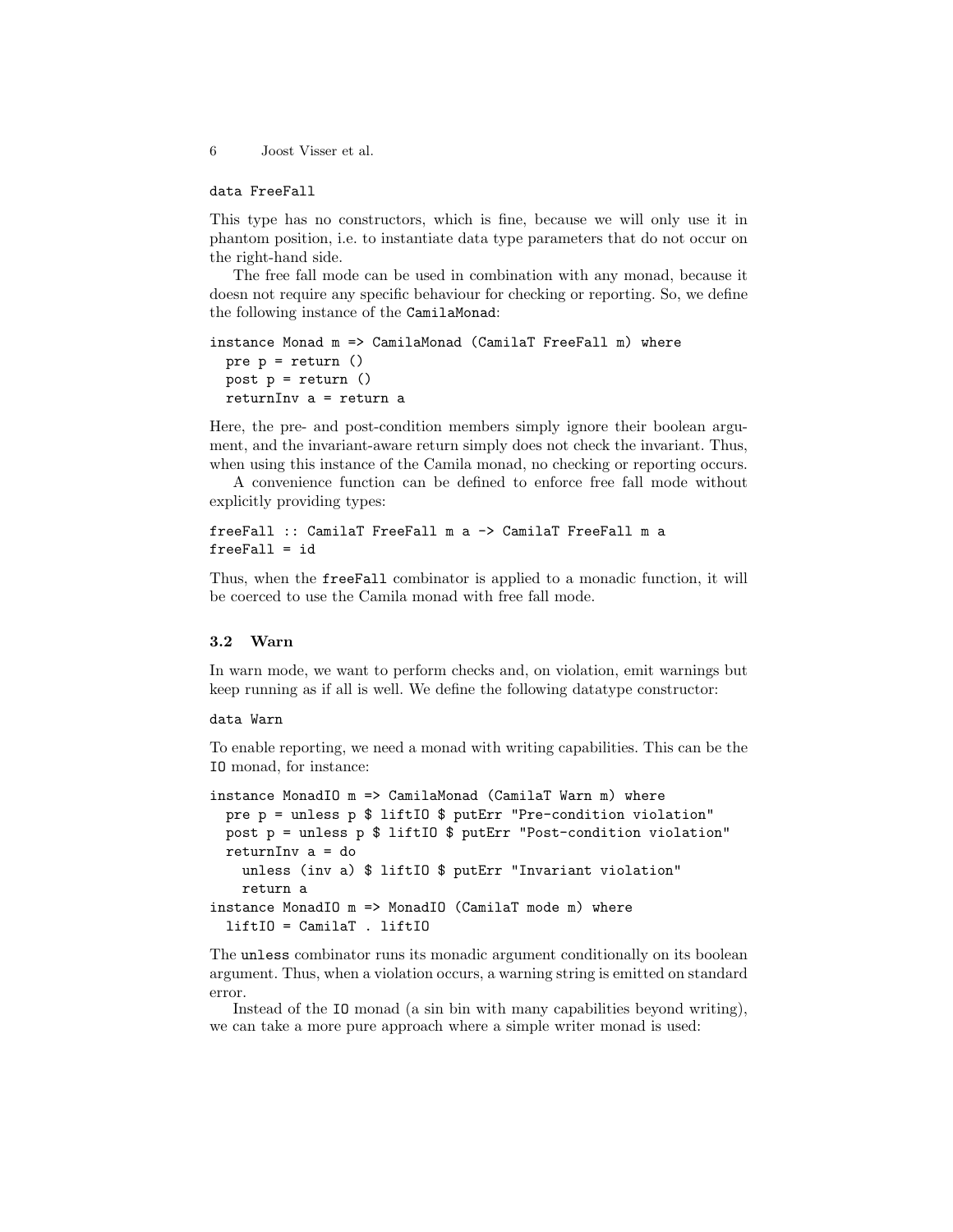```
instance CamilaMonad (CamilaT Warn (Writer [CamilaViolation])) where
 pre p = if p then return () else tell [PreConditionViolation]
 post p = if p then return() else tell [PostConditionViolation]returnInv a = if (inv a) then return a else do
   tell [InvariantViolation]
   return a
```
And likewise for the writer monad transformer:

```
instance Monad m
     => CamilaMonad (CamilaT Warn (WriterT [CamilaViolation] m)) where
 pre p = if p then return () else tell [PreConditionViolation]
 post p = if p then return () else tell [PostConditionViolation]
 returnInv a = if (inv a) then return a else do
   tell [InvariantViolation]
   return a
```
And we can lift writing capabilities to the level of the camila monad:

```
instance MonadWriter w = MonadWriter w (CamilaT mode m) where
 tell w = CamilaT $ tell wlisten ma = CamilaT $ listen $ runCamilaT ma
 pass maf = CamilaT $ pass $ runCamilaT maf
```
To enforce warn mode without need to write explicit types, we define a convenience function again:

```
warn :: CamilaT Warn m a -> CamilaT Warn m a
warn = id
```
#### 3.3 Fail

In fail mode, we want to perform checks, as in warn mode, but when violations are detected we want to force an immediate fatal error, rather than emit a warning. We define the following datatype to select fail mode:

## data Fail

Fail mode can work with any monad, since no writing capabilities are needed.

```
instance Monad m => CamilaMonad (CamilaT Fail m) where
 pre p = if p then return () else fail "Pre-condition violation"
 post p = if p then return () else fail "Post-condition violation"
 returnInv a = if (inv a) then return aelse fail "Invariant violation"
```
Thus, when violations are detected, the standard fail function is used to force an immediate fatal error.

The following convenience function enforces fail mode (called fatal, since fail is already taken):

```
fatal :: CamilaT Fail m a -> CamilaT Fail m a
fatal = id
```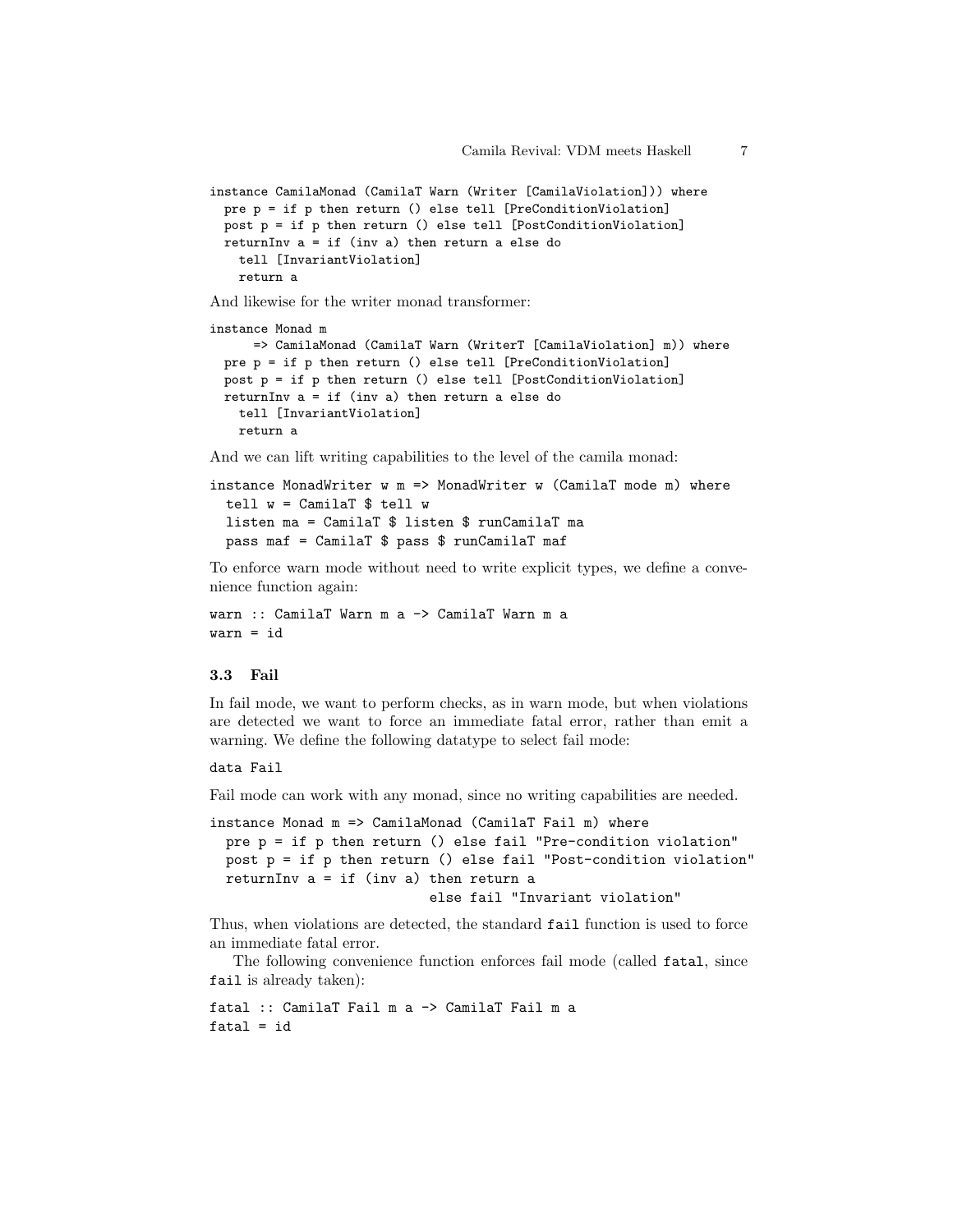## 3.4 Error

In error mode, when a violation is detected, we want to signal an non-fatal error, i.e. an error that allows recovery. Haskell offers a type class Error that has as instances all types used as error types, among which:

## instance Error IOError instance Error CamilaViolation

Instead of defining a dedicated type constructor to select error mode, we will use these error types themselves to select error mode, using that specific error type.

We can define camila monads that operate with error mode on the basis of any monad with error capabilities. The IO monad is an example:

```
instance MonadError IOError m => CamilaMonad (CamilaT IOError m) where
 pre p = if p then return ()else throwError $ userError "Pre-condition violation"
 post p = if p then return ()else throwError $ userError "Post-condition violation"
 returnInv a
        = if (inv a) then return a
                      else throwError $ userError "Invariant violation"
```
The userError function raises an IOError which can be caught higher in the call chain.

If we use our designated CamilaViolation as error type, the following instance can be defined:

## instance MonadError CamilaViolation m => CamilaMonad (CamilaT CamilaViolation m) where pre p = if p then return () else throwError PreConditionViolation post p = if p then return () else throwError PostConditionViolation returnInv a = if (inv a) then return a else throwError InvariantViolation instance MonadError e m => MonadError e (CamilaT e m) where throwError e = CamilaT \$ throwError e catchError ma f = CamilaT \$ catchError (runCamilaT ma) (runCamilaT . f)

Thus, an error of type CamilaViolation is raised with throwError, whenever a violation is detected.

To enforce error mode with specific error types, the following convenience functions can be used:

```
errorMode :: MonadError e m => CamilaT e m a -> CamilaT e m a
errorMode = id
camilaViolation :: MonadError CamilaViolation m
  => CamilaT CamilaViolation m a -> CamilaT CamilaViolation m a
camilaViolation = id
```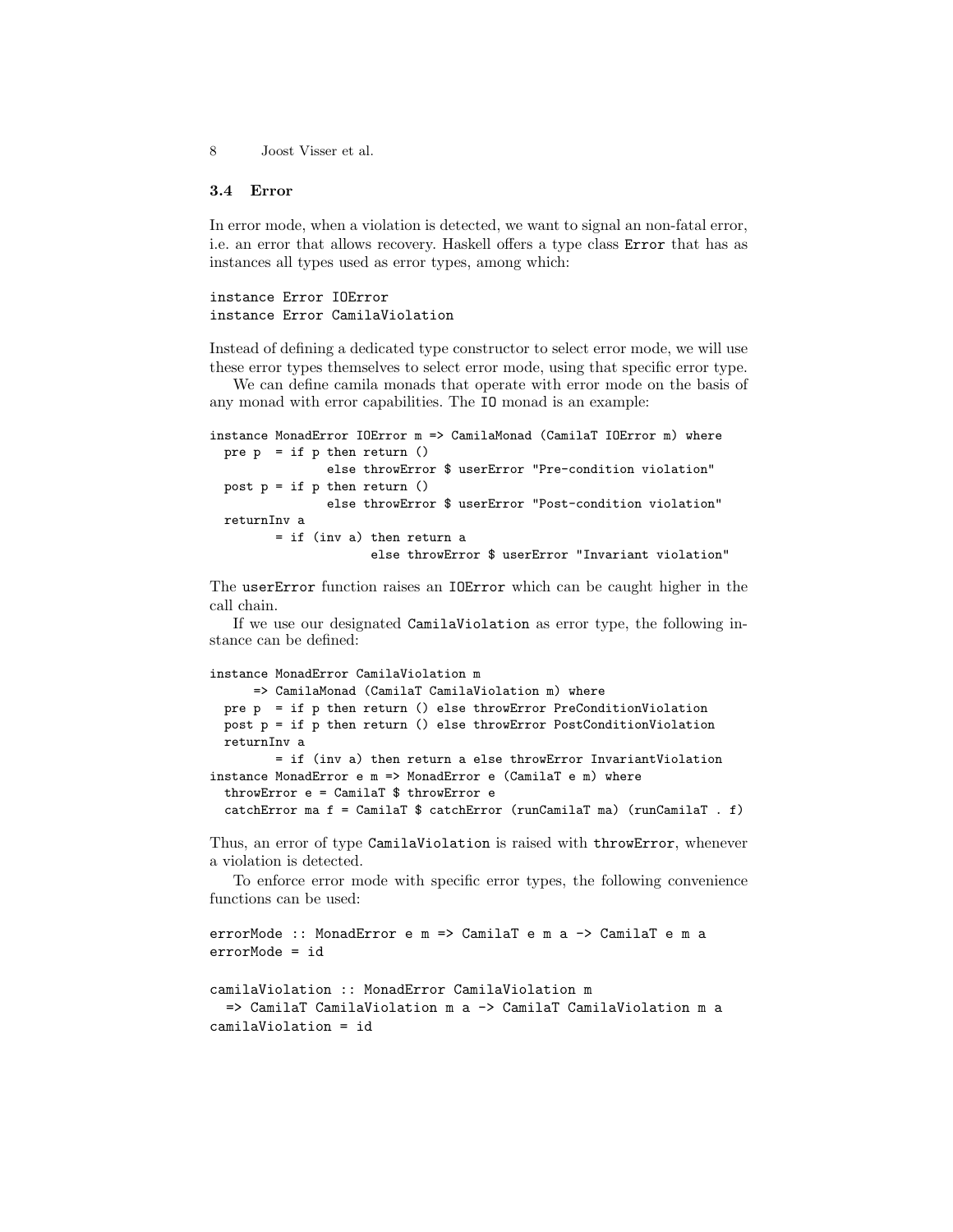```
newtype Stack = Stack { theStack :: [Int] }
instance CData Stack where
   inv s = all odd (theStack s)
empty :: Stack -> Bool
empty s = theStack s == []push :: CamilaMonad m => Int -> Stack -> m Stack
push n s = do
 pre (odd n)
  returnInv $ Stack (n: theStack s)
pop :: CamilaMonad m => Stack -> m Stack
pop s = do
 pre (not $ empty s)
 returnInv $ Stack $ tail $ theStack s
top :: CamilaMonad m => Stack -> m Int
top s = do
 pre (not $ empty s)
 let result = head $ theStack s
 return result
```
Fig. 2. Example in Haskell.

## 4 Example

Here we pick up the example of stacks of odd numbers from the introduction. Figure 2 shows the full Haskell code into which that example specification can be translated. The type definition of Stack and the monadic function definition of top were discussed above.

The predicate empty to test for emptyness does not need to be monadic, because it does not need to check invariants or conditions. The push and pop functions are monadic for two reasons. They have a pre-condition, and they need to check the invariant of the returned stack.

#### 4.1 Taking top of an empty stack

For purposes of demonstration, we define two programs, each involving a different violation. In the first example, we take the top of an empty stack. This is illegal, and if it goes unchecked, it can only lead to a fatal error.

```
testTopEmptyStack :: CamilaMonad m => m Int
testTopEmptyStack = do
 s <- initStack -- create empty stack
 n <- top s
 return n
```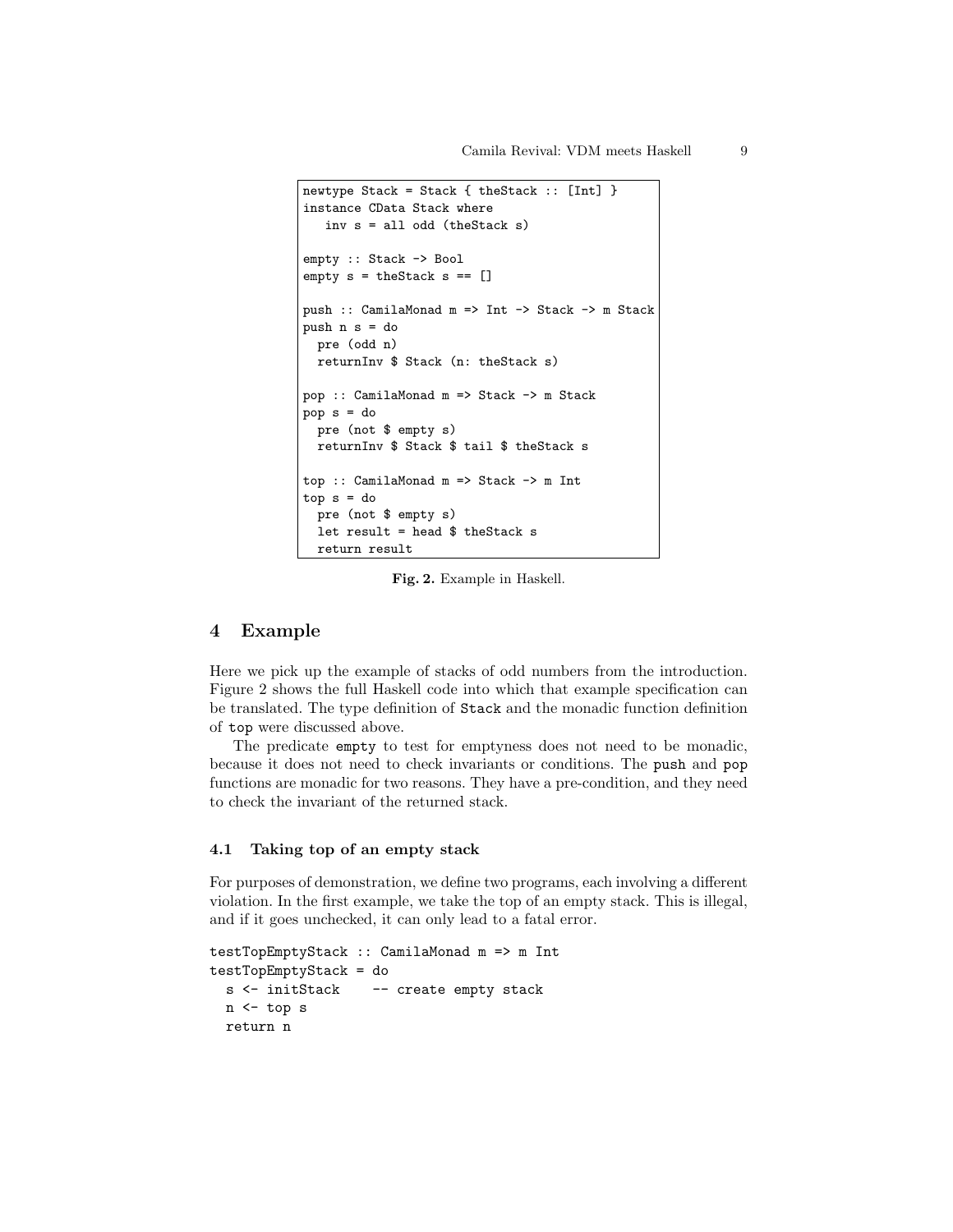We can run this example in the four different evaluation modes defined above, as follows:

```
> runCamilaT $ freeFall testTopEmptyStack
*** Exception: Prelude.head: empty list
> runCamilaT $ warn testTopEmptyStack
Pre-condition violation
*** Exception: Prelude.head: empty list
> runCamilaT $ fatal testTopEmptyStack
*** Exception: Pre-condition violation
> runCamilaT $ errorMode testTopEmptyStack
*** Exception: user error Pre-condition violation
```
In free fall mode, a run-time exception occurs without any warning. As the message of the exception indicates, the cause is application of the standard prelude function head to an empty list. In warn mode, the same exception occurs, but a warning is issued before, when the pre-condition violation is detected. In fail mode, a run-time exception occurs at the moment of detection, as the message indicates, before even attempting application of the head function to an empty list. Finally, in error mode, an exception is raised at the same moment, but the text user error in the message indicates that this exception is actually catchable, and not necessarily fatal.

This difference between fail mode and error mode becomes clear when we try to catch the generated exceptions:

```
> (runCamilaT $ fatal testTopEmptyStack)
  'catchError' \_ -> putStrLn "CAUGHT" >> return 42
*** Exception: Pre-condition violation
```

```
> (runCamilaT $ errorMode testTopEmptyStack)
  'catchError' \_ -> putStrLn "CAUGHT" >> return 42
CAUGHT
```
Thus, the exceptions that occur in error mode can be caught, higher in the call chain, while in fail mode the exception always gets propagated to the top level.

#### 4.2 Pushing an even number onto the stack

A different situation occurs when we try to push an even number onto the stack, as follows:

```
testPushEvenOnStack :: CamilaMonad m => m Int
testPushEvenOnStack = do
  s <- initStack
  s <- push 0 s
```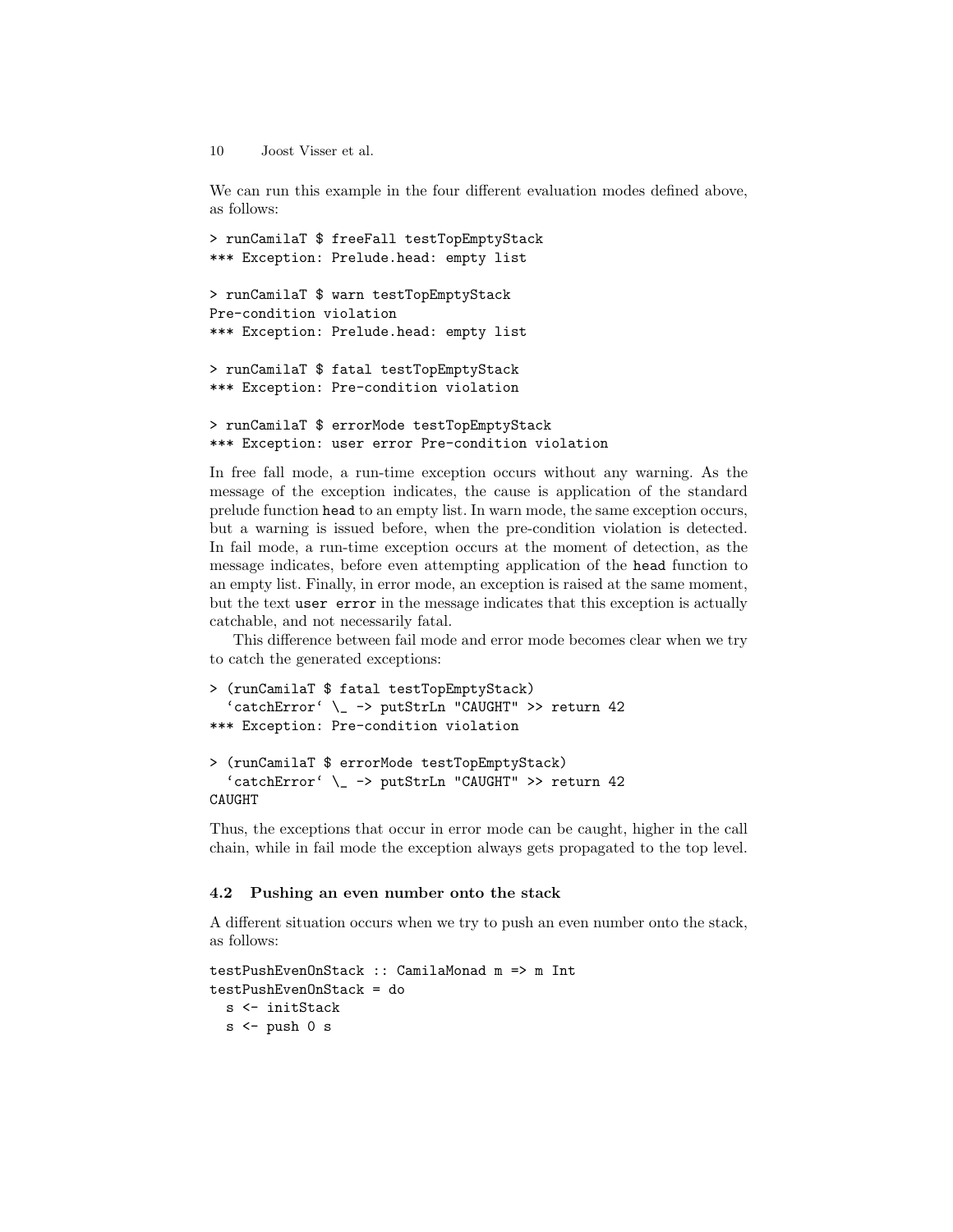n <- top s return n

This test function violates the datatype invariant that requires the stack to hold odd numbers only. But, without checking, this violation will not lead to an immediate error, but might go unnoticed until much later.

We can run this second test function in our four different evaluation modes, as follows:

> runCamilaT \$ freeFall testPushEvenOnStack > runCamilaT \$ warn testPushEvenOnStack PreConditionViolation InvariantViolation PostConditionViolation > runCamilaT \$ fatal testPushEvenOnStack \*\*\* Exception: PreConditionViolation

```
> runCamilaT $ errorMode testPushEvenOnStack
*** Exception: user error (PreConditionViolation)
```
In free fall mode, no exceptions occur. The violation of the data type invariant simply goes unnoticed. In warn mode, three subsequent warnings are issued, corresponding to the various checking moments in the push and top functions (the latter with the post condition inserted, see Section 2.2, for demonstration purposes). Again, no exception occurs. In fail and error mode, the behaviour is as in the case of testTopEmptyStack.

## 5 Related work

VDM conversion into Gofer. A strategy for automatically translating VDM-SL specifications into Gofer (a precursor of the Haskell language) and a tool that performs such translations are presented in [19]. The use of monads in this translation is limited to state and error monads for modeling VDM state variables and exceptions. Neither datatype invariants nor pre-conditions on explicit functions are translated. Pre- and post-conditions on implicit functions are translated into boolean predicates, rather than monadic functions, and are not invoked during evaluation.

VDM conversion into Lazy ML. Reference [7] describes a method for converting model-based specifications (an executable subset of VDM) into Lazy ML. Monads are not used. Type invariants are translated to functions which are invoked at input parameter passing time (rather than at value return time). Operations are modeled by functions whose functionality is augmented with state (both at input and output level).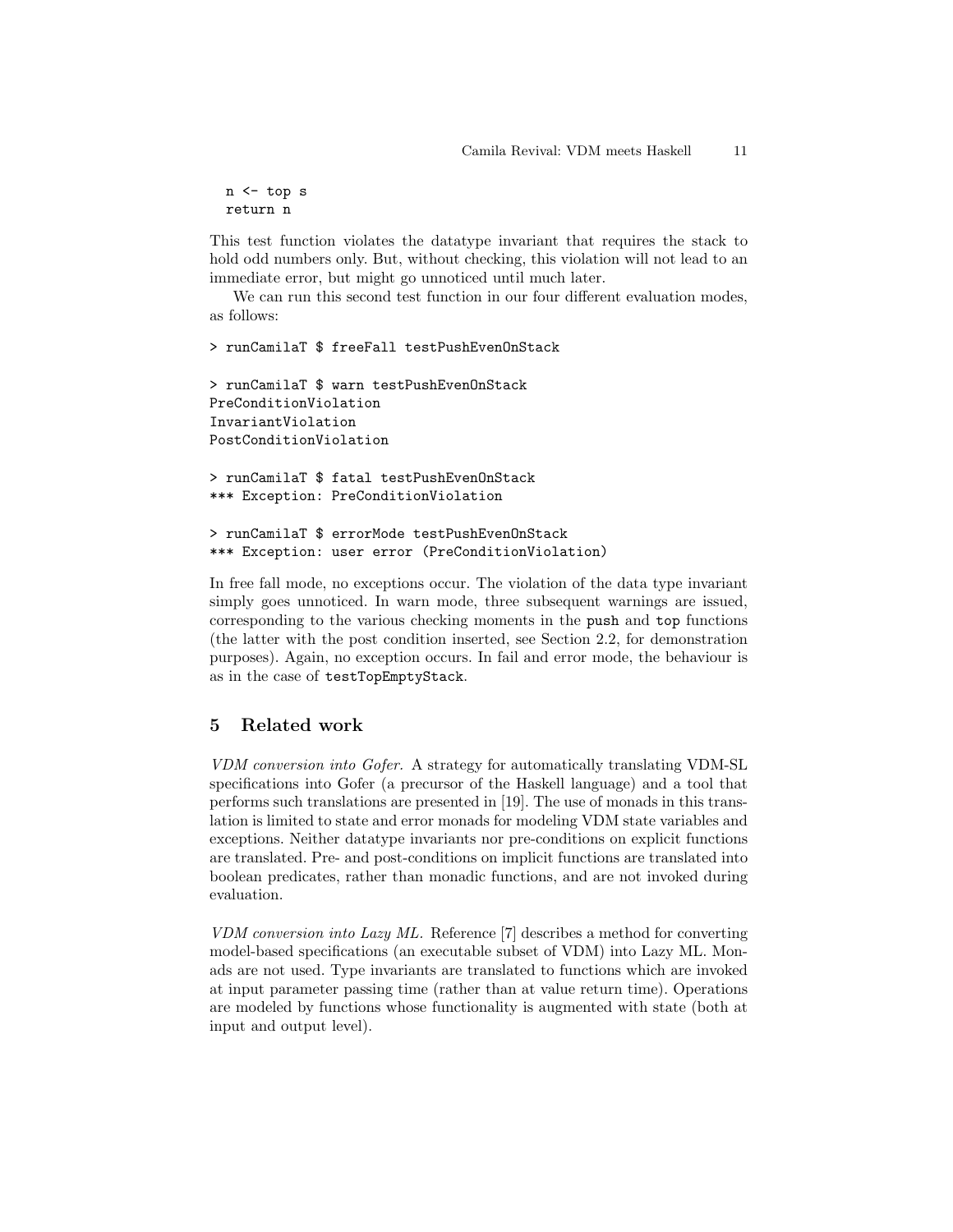Irish VDM. Reference [8] describes Haskell libraries, including QUICKCHECK support, which implement the operators of Irish VDM<sup>3</sup>. Sets are modeled by strictly ordered lists and finite maps are lists of pairs whose first projections are strictly ordered. Particular attention is paid to the proof obligations associated with each operator implementation. Finite relations are modeled by their powerset transposes, later to be specialized into directed irreflexive multigraphs.

Programatica. This is a system for the development of high-confidence software systems and executable systems specification<sup>4</sup> which encourages users to state and validate properties of software as an integral part of the programming process. Assertions are type-checked to ensure a base level of consistency with executable portions of the program and annotated with "certificates" that provide evidence of validity. Different forms of certificate are supported, offering a wide range of validation options — from low-cost instrumentation and automated testing, to machine-assisted proof and formal methods. A suite of "property management" tools provides users with facilities to browse or report on the status of properties and associated certificates within a program, and to explore different validation strategies. Programatica finds its inspiration in type theory rather than set theory-based methods like VDM.

Jakarta Commons Logging (JCL). The Jakarta project of the Apache Software Foundation offers logging support in the form of a LogFactory class that creates concrete implementations of a Log interface<sup>5</sup>. The interface offers methods like fatal, error, and warn to emit messages to consoles and/or log files. To decide which concrete implementation to create, a layered discovery process is applied, involving inspection of configuration attributes and reflective techniques, such as class loading and resource discovery. Thus, switching between logging behaviours can be accomplished e.g. by moving jar files on or off the class path. Similar with the reporting in our monadic Haskell model of VDM property checking, the cross-cutting logging behaviour is altered without changing code, but by selection of different concrete types that implement the same interface. In contrast with our approach, JCL accomplishes the switching dynamically, and outside the semantics of the Java language.

VDMTools Existing VDM environments, such as IFAD's VDMTools [10, 11], offer the possibility of enabling different debugging and dynamic checking features during interpretation of VDM specifications. Checking of invariants, of pre-conditions, and of post-conditions can be turned on and off individually. Our monadic model can be seen as the (executable) specification of such an interpreter, though we offer variability in the checking behaviour (four different modes), for all three types of check simultaneously.

 $^3$  http://www.cs.tcd.ie/Andrew.Butterfield/IrishVDM

 $^4$  http://www.cse.ogi.edu/PacSoft/projects/programatica.

 $<sup>5</sup>$  http://jakarta.apache.org/commons/logging/</sup>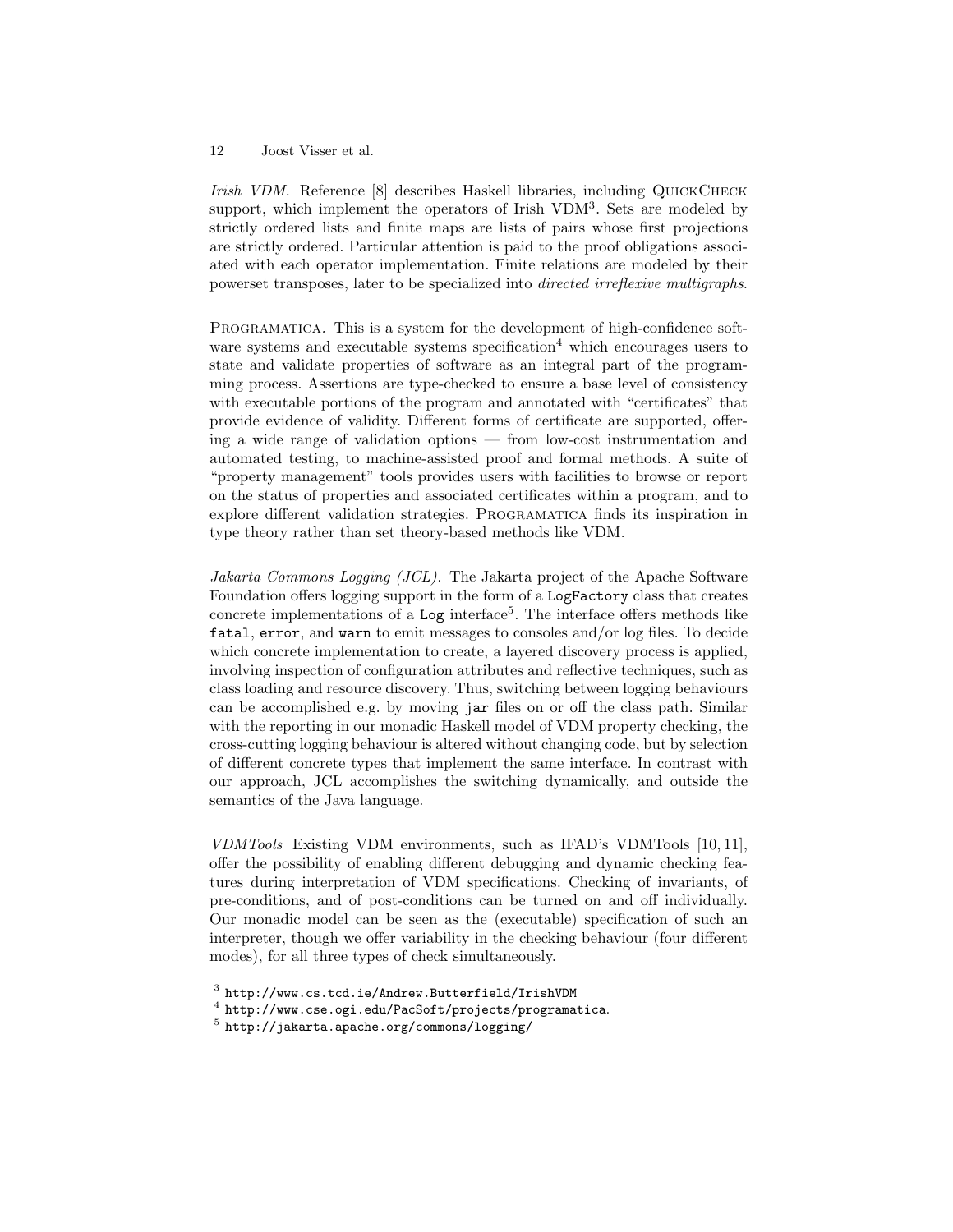## 6 Concluding remarks

We have shown a novel way of modeling VDM-SL functions, possibly involving pre- and post-conditions and constrained datatypes, as monadic Haskell functions. We defined an extended monad interface (CamilaMonad) that can be instantiated in different ways to enable different modes of evaluation. Each mode offers different behaviour regarding property checking and violation reporting. Switching between modes is controlled by a single phantom type argument, which may be supplied via convenience wrapper-functions.

We envision several usage scenarios in which different evaluation modes and the ability to switch between them are useful. The *free fall* mode is useful after a fully tested and verified system is taken into operation. For such as system, correct operation is guaranteed, and all checking and reporting can be turned off. When a system is taken into operation without full verification, the *fail* mode may be useful to kill the system as soon as a condition is violated, rather than letting it run and risk dispersion of inconsistencies throughout the system. The warn mode can be useful when assessing the robustness of a system through fault injection [9]. A trace will be emitted of all violations that occur as a consequence of an injected fault, showing which parts of the system are vulnerable. Finally, during unit and functional testing, it is most appropriate to evaluate in error mode, which forces early exceptions that are catchable by a testing environment and provide information about the origin of test failures.

With our approach, all these scenarios can peacefully coexist, because the system does not need to be changed to evaluate it in a different mode. In addition, the switching is accomplished within the semantics of the source language, rather than through instrumentation of compiler-generated code.

#### 6.1 Relevance to Overture

Both the Overture and the Camila Revival projects aim to create tool support for VDM dialects. Overture is Java based, and aspires to be an industry-strength development environment. We have chosen Haskell as base language, and our primary goal is to create a platform for experimentation with research ideas. We hope the outcome of such experiments may lead to inspiration for future developments in projects such as Overture.

For instance, we believe that our approach to grammar engineering and grammar-centered language tool development [5] deserves wider adoption. The relational data model calculator VooDooM [4], as well as the reverse engineering of VDM data models from relational ones [21], demonstrate how advanced model transformation and generation techniques can augment the standard language tools support, such as editing and compilation.

The monadic model for VDM property checking presented in the current paper has relevance for VDM compiler/interpreter construction efforts. It provides an answer to how property checking may be understood semantically. When constructing a compiler or interpreter, such semantics need to be implemented. When compiling to Java, for instance, our monadic model so far suggests to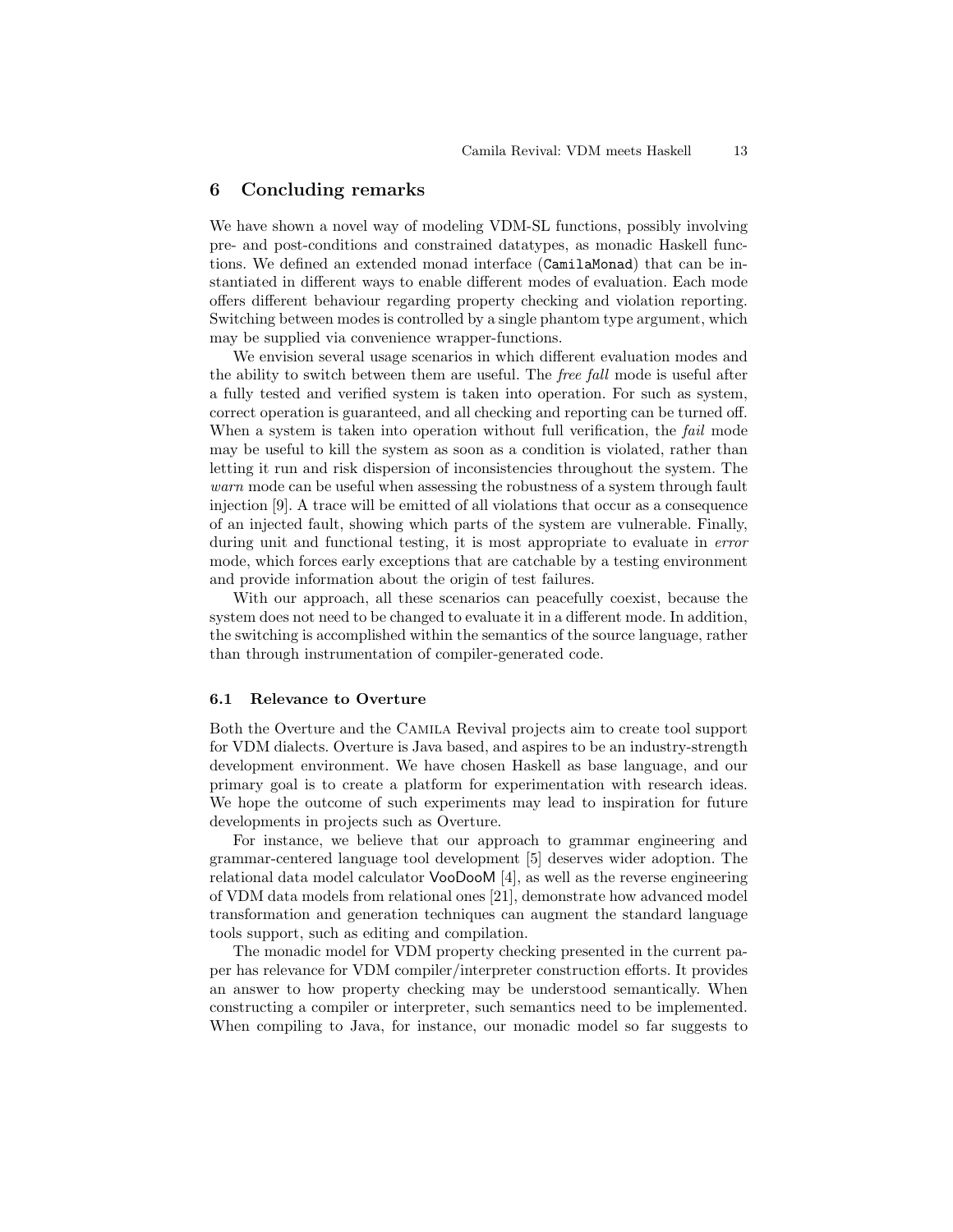consider using class parameters to switch between evaluation modes, possibly using a model of monads in Java.

#### 6.2 Future work

Many future challenges exist, both regarding our monadic model of VDM and more generally in the Camila Revival project as a whole.

The messages generated upon detection of violations presently do not identify which property exactly is concerned. The various member functions of the CamilaMonad can be easily extended to provide room for line numbers or specific messages. In [20] a method for specifying gradually more specific error messages is proposed in the context of a monadic treatment of relational data models. Apart from the four modes and their implementations discussed here, further modes may be explored, for instance supporting a richer error type. In [16], we have already experimented with monadic support of VDM's notion of state and we intend to enrich the improved monadic model present here with such functionality.

Other ongoing work in the Camila Revival project, apart from the monadic model, includes the development of static analysis tools for VDM, and conversion tools to, from, and within VDM, of which VooDooM is a first instance [4]. Further, we are developing a component model [18] to capture component behaviour and interaction.

## References

- 1. J.J. Almeida, L.S. Barbosa, F.L. Neves, and J.N. Oliveira. Bringing camila and sets together — the bams.cam and ppd.cam camila Toolset demos. Technical report, DI/UM, Braga, December 1997. [45 p. doc.].
- 2. J.J. Almeida, L.S. Barbosa, F.L. Neves, and J.N. Oliveira. Camila: Formal software engineering supported by functional programming. In A. De Giusti, J. Diaz, and P. Pesado, editors, Proc. II Conf. Latino Americana de Programacin Funcional (CLaPF97), pages 1343–1358, La Plata, Argentina, October 1997. Centenario UNLP.
- 3. J.J. Almeida, L.S. Barbosa, F.L. Neves, and J.N. Oliveira. Camila: Prototyping and refinement of constructive specifications. In M. Johnson, editor, 6th Int. Conf. Algebraic Methods and Software Technology (AMAST), number 1349 in Lecture Notes in Computer Science, pages 554–559. Springer-Verlag, December 1997. 6th International Conference, AMAST'97, Sydney, Australia, 13–17 December 1997, Proceedings.
- 4. T. Alves, P. Silva, J. Visser, and J.N. Oliveira. Strategic term rewriting and its application to a VDM-SL to SQL conversion. In Proceedings of the Formal Methods Symposium (FM'05). Springer, 2005. To appear.
- 5. T. Alves and J. Visser. Development of an industrial strength grammar for VDM. Technical Report DI-PURe-05.04.29, Universidade do Minho, April 2005.
- 6. D. Betz. Xlisp: An experimental object oriented language. Technical report, Manchester, 1985.